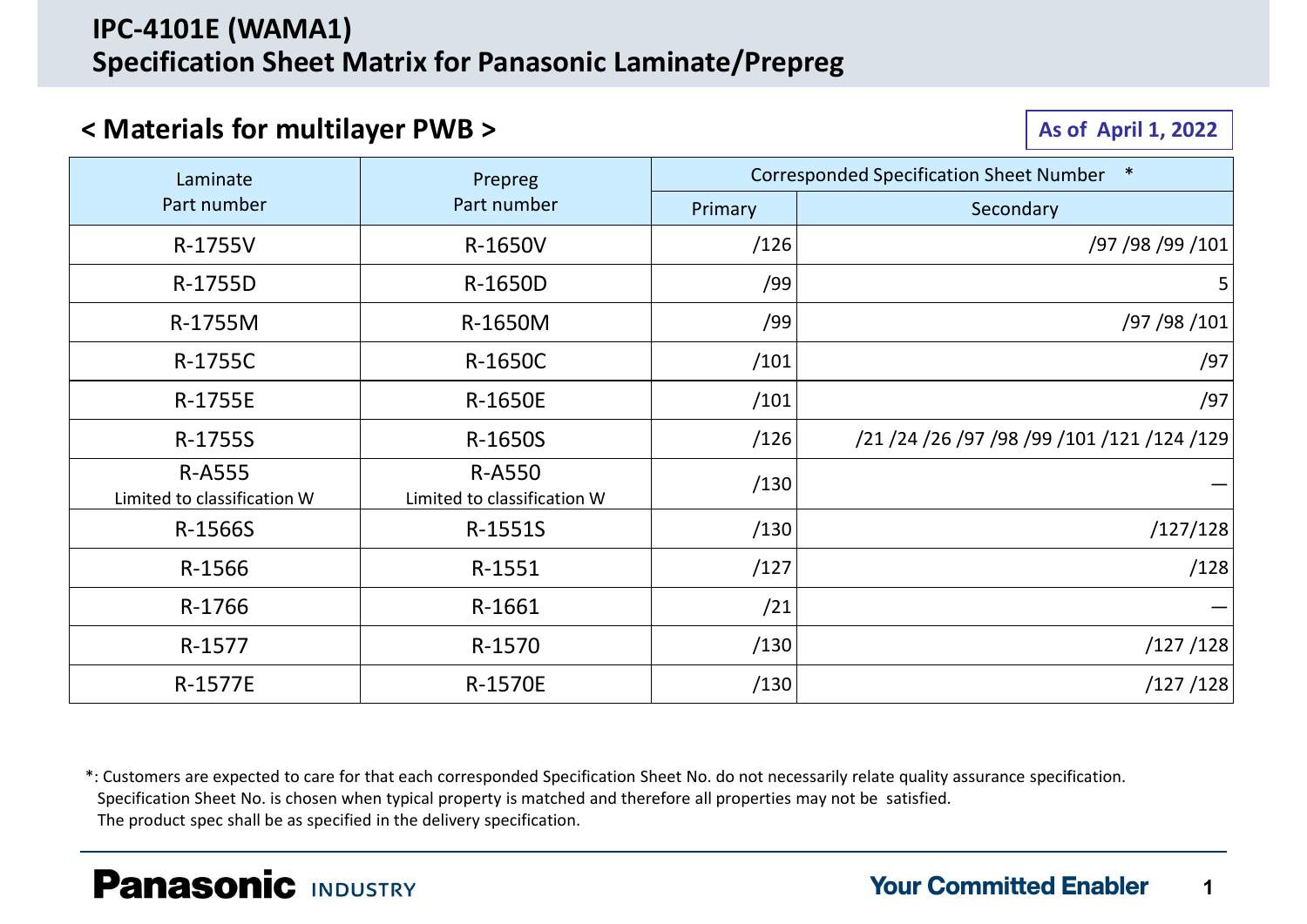# IPC-4101E (WAMA1) Specification Sheet Matrix for Panasonic Laminate/Prepreg

# $\sim$  Materials for multilayer PWB >  $\sim$  As of April 1, 2022

|             |             |         | <b>As of April 1, 2022</b>                |
|-------------|-------------|---------|-------------------------------------------|
| Laminate    | Prepreg     |         | Corresponded Specification Sheet Number * |
| Part number | Part number | Primary | Secondary                                 |
| R-5785      | R-5680      | /102    | /91                                       |
| R-5775      | R-5670      | /102    | /91                                       |
| R-5375      | R-5370      | /134    |                                           |
| R-5735      | R-5630      | /91     | /102                                      |
| R-5725S     | R-5620S     | /91     | /102                                      |
| R-5725      | R-5620      | /91     | /102                                      |
| R-5575      | R-5470      | /134    | $\hspace{0.05cm}$                         |
| R-5515      | R-5410      | /134    |                                           |